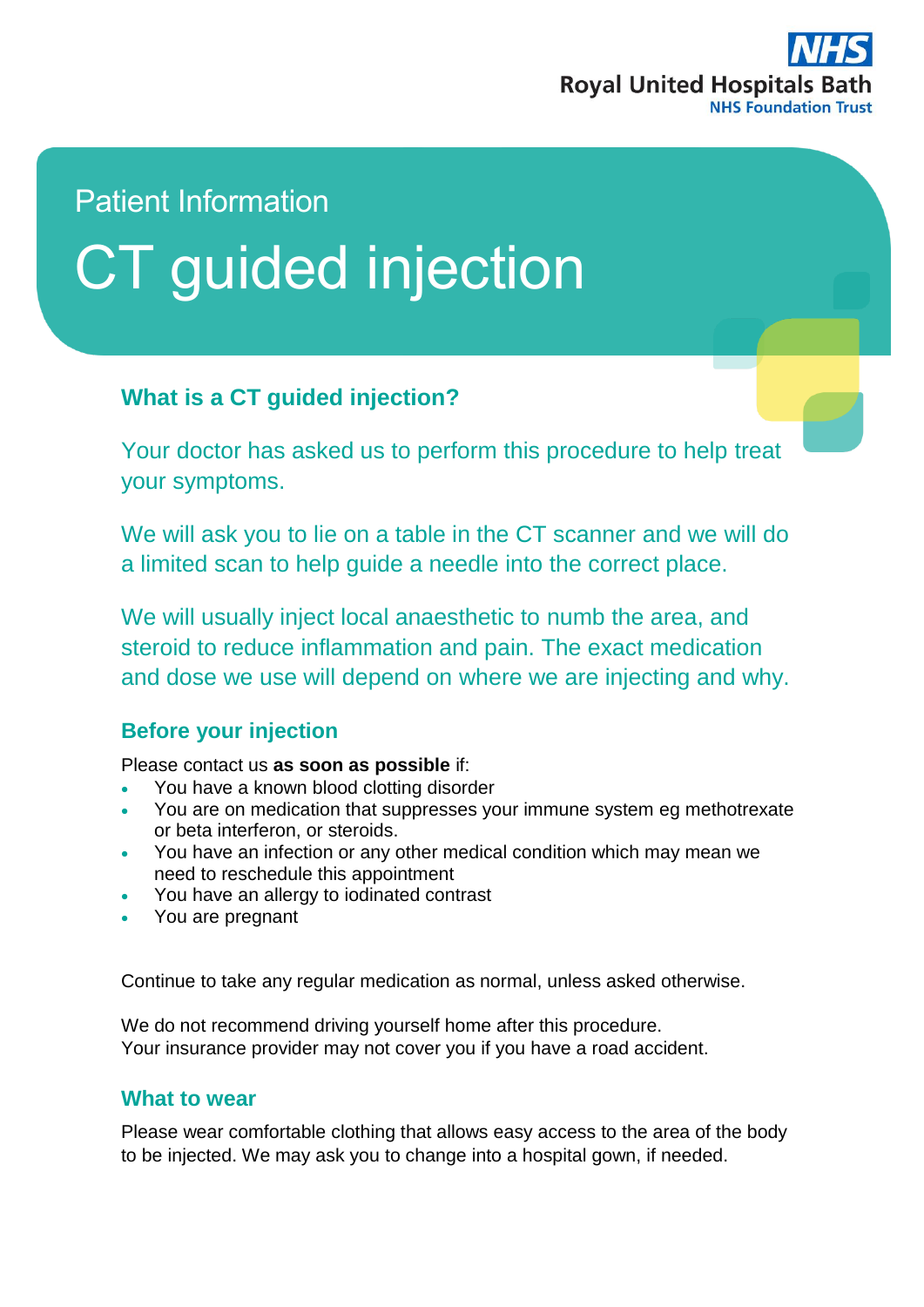

#### **What to expect after your injection**

Steroid injections can take a few days to have a noticeable effect.

The steroid lasts for up to six weeks but the effects of the injection can sometimes last much longer. Your doctor will normally arrange a follow-up appointment with you after your injection.

#### **Risks and possible complications**

There are small risks associated with this injection, which you should be aware of before you proceed. The radiologist doing your procedure will talk you through this when you arrive.

- **Discomfort:** You may experience some discomfort immediately after the procedure. This is usually mild and can be helped with over-the-counter painkillers if required.
- **Bleeding:** This is unlikely to cause you a problem. If you have a medical condition that delays your blood clotting, please let us know in advance.

If you are on anticoagulant or antiplatelet medication, you are more likely to experience bruising and bleeding, please let us know about this when you come in for your injection.

 **Infection:** If you experience redness, swelling or tenderness around the injection site, please see your GP or a walk-in clinic within 24 hours as this may require treatment.

## **Additional risks of steroid injections**

- **Change in glucose control:** If you are diabetic, particularly if on insulin, you may experience low and high blood glucose levels after a steroid injection. Please monitor this closely after the procedure until this returns to your normal pattern.
- **Steroid flare:** Occasionally steroid injections can temporarily worsen your symptoms. This is not common. If you are concerned about this, then please see your GP or contact the doctor who referred you.
- **Facial flushing:** This is not common. If this does happen, it is temporary and typically goes away within a couple of days.
- **Skin depigmentation:** Occasionally steroid injections can cause the skin around where the needle has been inserted to become paler in colour.

### **After this procedure**

A radiologist will provide a written report for this procedure for the doctor or healthcare professional who requested it.

Your doctor or healthcare professional will be able to access this report electronically. They will then contact you to arrange a follow up appointment, to discuss the results and your ongoing care.